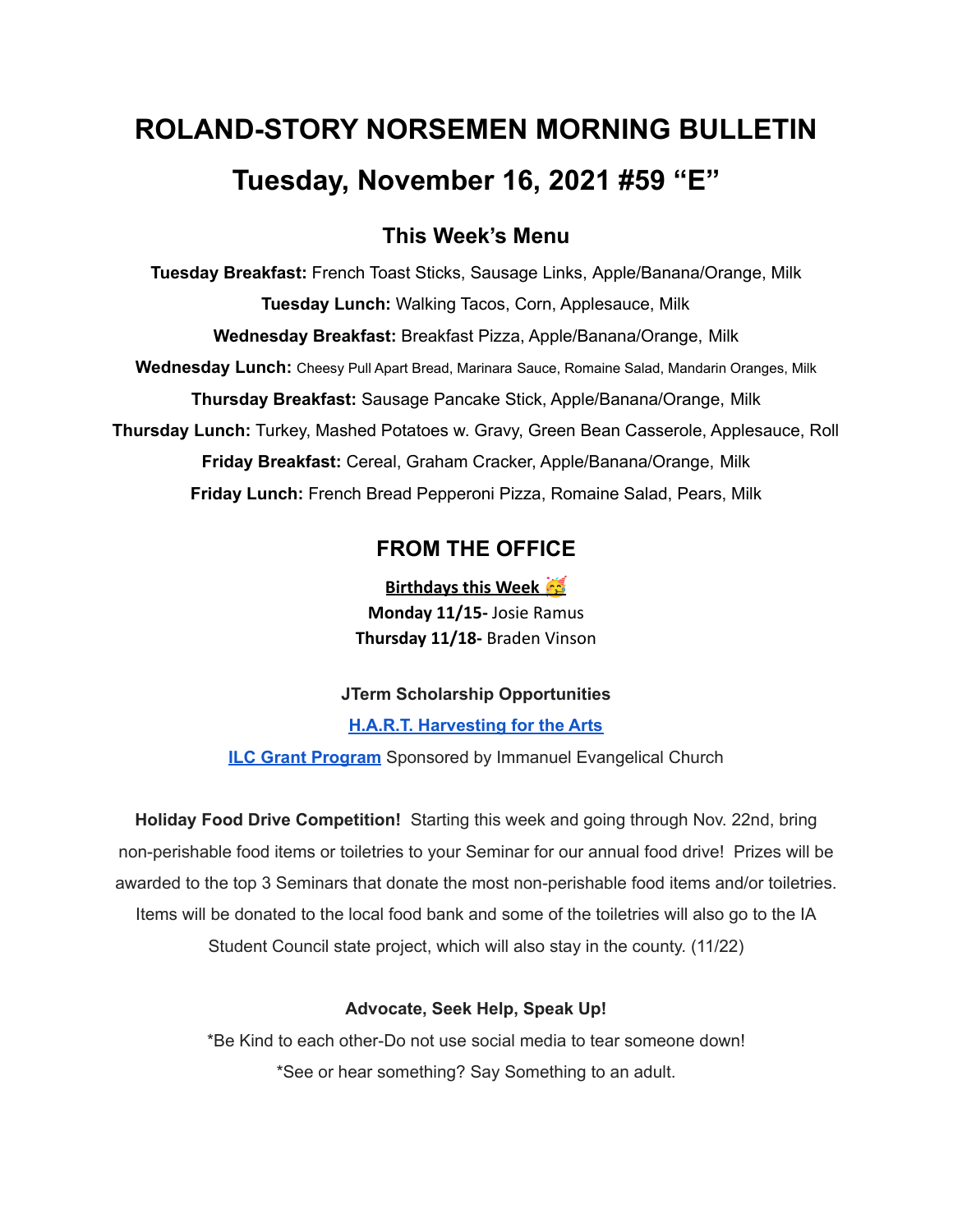\*Advocate for yourself if you need help; Seek a trusted adult. \*Parents, keep the communication going between you and your son/daughter. \*Know crisis information. Some ideas are to Call 911; Utilize the P3 app; Call the Crisis line 1-855-581-8111. Maybe put that number in your contacts. The service is available to all ages. Anyone experiencing a crisis can access the crisis line.)

**Hey Norse Nation!** Key Club is hosting a **PINK OUT** during the home basketball game against South Hamilton on Friday, December 17th. In anticipation, there will be shirts sold on-line for both communities. Here is the link that closes November 24th: [Basketball](https://rsshcvc21.itemorder.com/shop/sale/?saleCode=VJQ3K) Pink Out Shirts All proceeds will be donated to the Bliss Cancer Center in Ames. Thanks for supporting cancer research and treatment! (11/23)

**J-term:** Students should be working on their rough draft of their project and talking to your Seminar teacher for help or guidance to have a quality project. Refer to the yellow document for answers to basic questions. If you are planning an off-site project, you will have to get that cleared by your Seminar teacher 1st, then schedule a time to talk to Mr. Boliver. DO NOT WAIT UNTIL THE LAST MINUTE ON THIS PROCESS. The online proposal form will open on November 15th for all students during Seminar.

#### **J-TERM Items**

**[Student](https://drive.google.com/file/d/1h6QugcDvlDevR3f9EywbUQrqVqyCPD5n/view?usp=sharing) J-Term Packet handed out Oct. 26**

**[Video](https://drive.google.com/file/d/1-IjAQRz891m66mXs_V_s9qC8_1HN0Jw_/view?usp=sharing)**



**[COUNSELOR](https://docs.google.com/document/d/1vmwczNPbDzXe9vFaG5LJMQ7NYDv-i4oQJHybqA65TUc/edit?usp=sharing) FOLDER (9-12)-Click here**